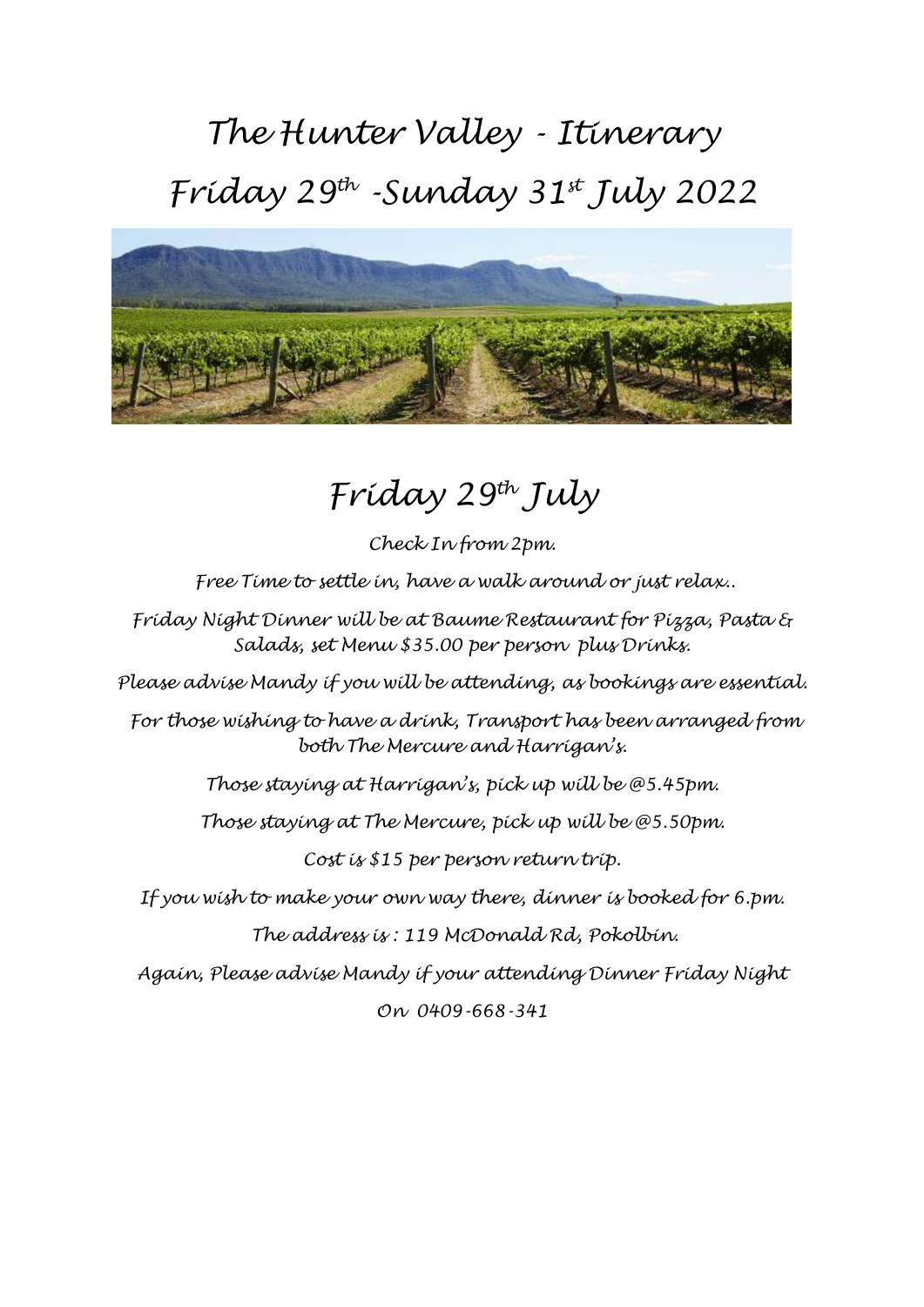## *Saturday 30th July*

*As everyone has different tastes & budgets and we are all staying at different places, many places can't take large groups.*

*You can either join Paul and I, or organise your own day.*

*Paul and I will be leaving The Mercure at approx. 11.am, travelling through the Hunter Valley to the Hunter Valley Fudge Factory, and then onto the Mighty Hotel for lunch. Please advise me if you will be joining us as I need to confirm numbers with the venue for lunch.*

*If you wish to do your own thing, I have listed a few suggestions below. Please note if you are wanting to do a wine tasking, many places don't cater for large groups and bookings are essential.*

*If you are staying at the Mercure, you have everything at your feet, and if you don't want to book any day tours, there are lots of things to do throughout the day to keep you occupied. The reason I chose the Mercure is that you have everything in close walking distance.* 

*If you walk towards the Gardens, you will find a number of shops and cafe's. Make sure don't forget to visit the organic small mouth vodka & Gin tasting, and maybe go for a Horse & Cartridge ride.*

*You also have McGuigan Wines, The Hunter Valley Cheese Factory, Roach Estate and Broken wood Wines within walking distance., but if you wish to do a wine tasting you will need to book.*

*Broken wood have a Match N Dine six wines matched with bite- sized canapé's. Cost is \$60.00 per person, however you have to book for this. Their contact number is (02)4998-7559 This takes approx. 45 mins.*

*Below are a few more options*

*Option 1 /IHop Hop on /Hop Off Bus service - 0455-535-035*

*I have used them many times and this company are excellent. This is a great way to get around the Hunter Valley, and see a few different places.*

*If you are planning to do a wine tasting tour, you will need to book.*

*Full Day Pass \$69.00 per person (6 Hours) Half Day \$49.00 per person (4 Hours)*